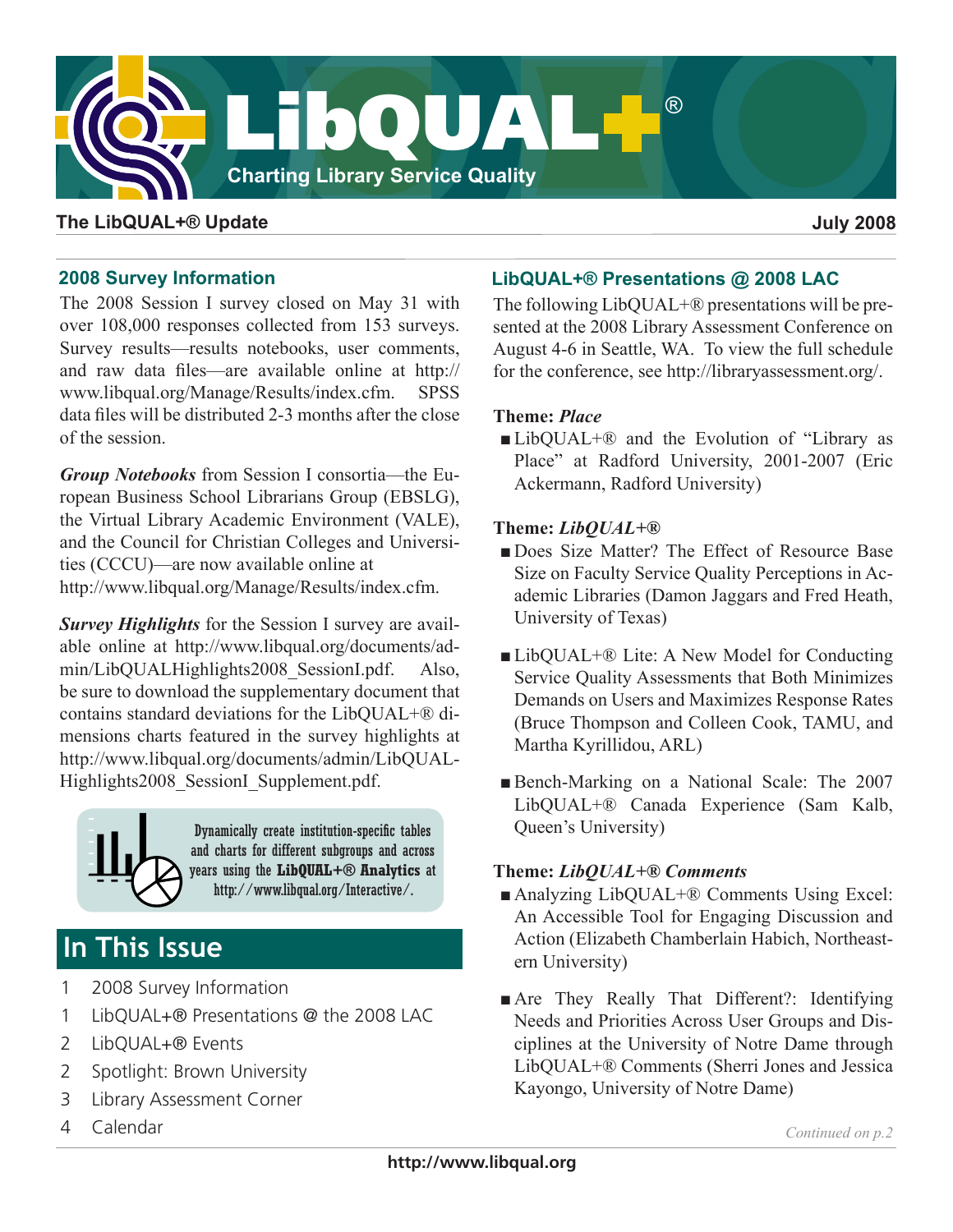- ■Examining the Overlooked: Comments from Incomplete 2007 LibQUAL+® Survey Responses (Gordon Fretwell, University of Massachusetts Amherst)
- Getting Started: Applying Atlas.ti and NESSTAR to the LibQUAL+® Results at UBC Library (Margaret Friesen, University of British Columbia)

## **Events**

G

T

O

N

## **Training at the ALA Midwinter Meeting**

The LibQUAL+® team will offer the following training sessions at the 2009 ALA Midwinter Meeting on January 26 in Denver, CO:

- ■LibQUAL+® Survey Introduction
- LibQUAL+® Survey Administration
- ■LibQUAL+® Survey Results

This set of workshops is designed to provide current and potential participants with vital information to

aid in the survey process. Each workshop covers a variety of topics including the history of LibQUAL+®, developing objectives and goals for administering the survey, marketing your survey, the survey process via the LibQUAL+® interface, analyzing survey results, and much more. For more information about these events, see [http://www.libqual.org/Events/training.](http://old.libqual.org/Events/training.cfm) [cfm.](http://old.libqual.org/Events/training.cfm)

## **Using LibQUAL+® Effectively**

Looking for ways to use your LibQUAL+® results effectively? Join us in Washington, DC for the Using LibQUAL+® Effectively workshop on October 27, 2008. Martha Kyrillidou (ARL) and Raynna Bowlby (Simmons GSLIS and ARL Consultant) will discuss methods for maximizing your survey results using hands-on exercises covering topic such as calculating statistics, interpreting representativeness, identifying actionable changes, targeting incremental improvements, etc.

For more information or to register for this event, see [http://www.libqual.org/Events/lqeffective2.cf](http://old.libqual.org/Events/lqeffective2.cfm)m.

S P O user comments, importing comments into NVivo and assigning "nodes" to each comment based on T L the Group decided that it would be helpful to allow staff to be able to sort comments by different topics dealing with library service. To achieve this, the Group took several steps including developing a taxonomy or a master list of common themes ("nodes" in NVivo) based on keywords identified throughout keywords, exporting the comments into a database to develop a user interface where comments could be easily reviewed by Group members. The final taxonomy yielded 29 nodes that were used to describe distinct themes reflected in the user comments. In 2005, the Brown University's LibQUAL+® User Assessment Group used [NViv](http://www.qsrinternational.com/)o, a qualitative analysis software, to code user comments collected during the LibQUAL+® survey (819 comments). Determined to make the data readily accessible to Library departments and administration

I H Brown plans to expand their user interface for 2008 by adding more labeling capabilities. In 2005, comments could only be labeled as "positive" or "negative"; however since any single comment could contain numerous distinct statements (i.e., "The staff is courteous, but the journal collection in my field is poor.") having the ability to attach multiple labels comments would have been useful in the previous analysis.

The LibQUAL+® User Assessment Group, consisting of six library staff members (Sarah Bordac, Raynna Bowlby, Diana Birkin, Dan O'Mahony, Eric Shoaf, and Tom Stieve) has made available documentation of their methodology at http://www.libqual.org/documents/admin/BrownU\_2005\_LQ\_qual\_ method.pdf.

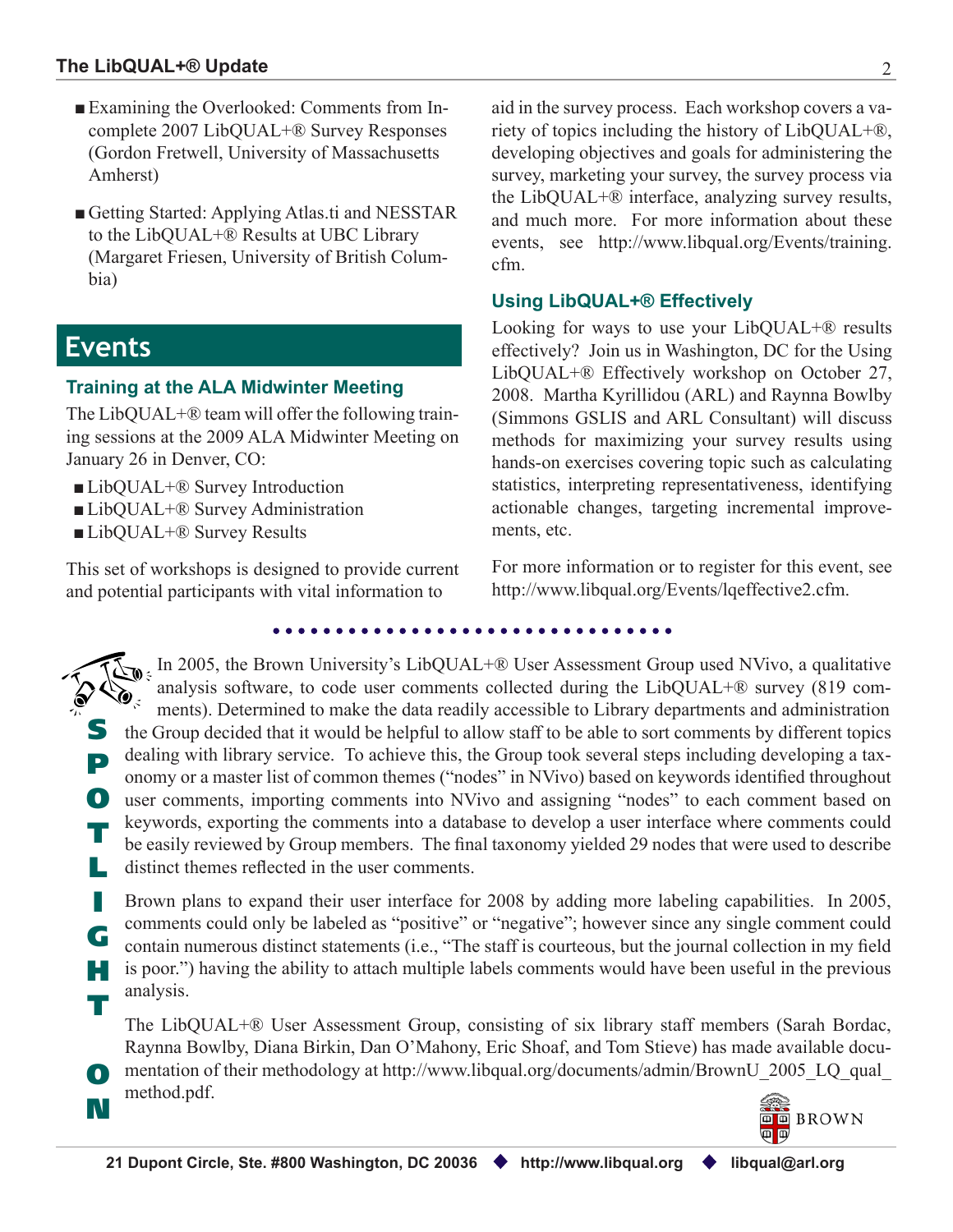## **Library Assessment Corner**

#### **Building Effective, Sustainable, and Practical Library Assessment with ARL**

ARL Visiting Program Officers Steve Hiller ([Univer](http://www.lib.washington.edu/)[sity of Washington Librarie](http://www.lib.washington.edu/)s) and Jim Self ([Universi](http://www.lib.virginia.edu/)[ty of Virginia Libraries\)](http://www.lib.virginia.edu/), are working under the aegis of the ARL Statistics and Assessment Program with Martha Kyrillidou (ARL) to assist libraries in developing effective, sustainable, and practical assessment programs that demonstrate the libraries' contributions to teaching, learning, and research. Steve and Jim, both from universities with notable assessment initiaves, have been working on the ARL Effective, Sustainable, Practical Library Assessment Program since 2005, and have visited over 40 libraries to conduct evaluation assessments.

The Effective, Sustainable, Practical Library Assessment Program originated from a two-year project called "Making Library Assessment Work," which involved 24 libraries during 2005-06. The project's findings demonstrated the importance of library leadership, a user-centered library staff, and a supportive organizational culture to the success of sustainable assessment programs.

The service involves a site visit for each library, a report to each library with recommendations on practical and sustainable assessment, and follow-up assistance in implementing the recommendations.

For more information about this program, see [http://www.arl.org/stats/initiatives/esp/index.shtm](http://www.arl.org/stats/initiatives/esp/index.shtml)l.

### **Library Users' Service Desires: A LibQUAL+® Study**

This study explored similarites and difference in users' desired library service levels on the 22 core LibQUAL+® items. The sample consisted of 297,158 LibQUAL+® participants from survey years 2004-06, who completed either the American English or British English version of the protocol (language version served as a marker for whether the respondents were located in North America or Europe).

Findings from the study revealed that the top five desired items were from the "Information Control" dimension and these items remained ranked in the top five across the 2004-06 survey years:

- ■Modern equipment lets me easily access needed information *(IC14*);
- Making electronic resources accessible from my home or office *(IC02)*;
- A library Web site enabling me to locate information on my own *(IC05)*;
- Easy-to-use access tools that allow me to find things on my own *(IC16)*; and
- Print and/or electronic journal collections I require for my work *(IC20)*.

Other findings from the study revealed that:

- All user groups (American English and British English versions) desired access to electronic resources from their home or office *(IC02)*, a library Web site that would allow them to locate information on their own *(IC05)*, and a relevant print and/ or electronic journal collection *(IC20)*.
- ■Faculty (American English and British English) and graduate students desired electronic information resources *(IC10)*. Undergraduates and graduate students (American English) and faculty (American English and British English) desired easy-to-use access tools that allowed them to do independent searching *(IC16)*.
- Undergraduates (American English and British English) and graduate students (American English) desired modern equipment that allowed them to easily access needed information *(IC14)*. Undergraduates (British English) desired a quiet space or getaway for study, learning, or research *(LP08)* and individual activities *(LP17)*.

To read the entire article, see:

Thompson, Bruce, Martha Kyrillidou and Colleen Cook. Library users' service desires: A LibQUAL+® Study. *The Library Quarterly*, Volume 78 (1) (January 2008): 1–18.